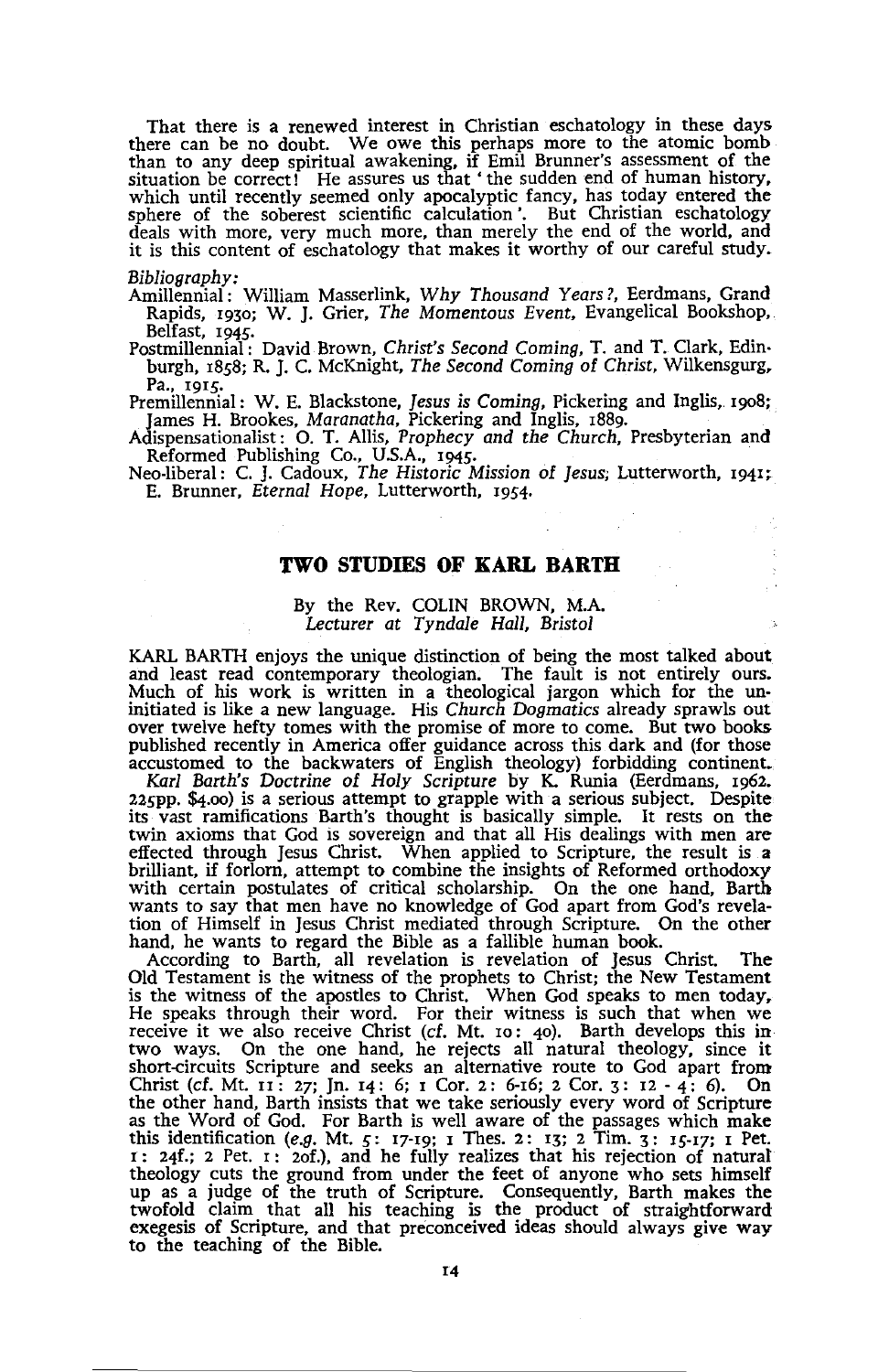So far, Barth might pass for a • fundamentalist', and his more radical continental colleagues might well be pardoned for taking him to be just that. But alongside this high doctrine of revelation Barth teaches a low doctrine of inspiration. And oddly enough, he takes the same starting<br>point as the conservative Evangelical. But whereas the conservative Evangelical traces his doctrine of infallibility to the sovereign work of the<br>Spirit revelation takes place when and where God pleases, inspiration is not to be confined to the printed page but is stretched to cover the whole process of illuminating the mind of writer and reader alike.

Whilst granting that there is much of tremendous value in Barth. there is no denying that his teaching also contains some remarkable pieces of double-think. The older liberals believed that by paring away the alleged errors in Scripture they could get down to a solid core of truth. But Barth requires Scripture to be both true and false at the same time. It is true in so far as it becomes the Word of God in the event of revelation, but it is false in so far as it always remains the fallible word of fallible men. Barth's treatment of the canon is hardly more satisfactory. How do we know that Scripture is the Word of God? How, in particular, do we know what books are the canonical Word of God? Barth's answer is twofold. He rightly says that Scripture is self-authenticating. Historical and archaeological evidence may corroborate points of detail, but the divine origin of Scripture can only be proved from Scripture itself by examining its claims and hearing its voice. But when Barth claims that Scripture is Scripture because it is the witness of the prophets and apostles, and then leaves open the question of authorship and composition of certain books, we are left wondering how seriously he intends us to take this principle. Why accept the Gospels and reject the Didache and 1 Clement? From the point of view of apostolic authorship or backing they are all on the same footing according to many scholars. On the question of inspiration Barth appears to be doing precisely what he forbids others to do. He starts with the preconceived assumption that sovereignty cancels out infallibility. And when he comes to a text like 2 Timothy 3: 16 he glosses over what the verse actually does say in favour of an exposition in terms of his preconceived notion of revelation. The net result is that theopneustos is robbed of its particular significance and is reduced to being just another name for revelation.

Dr. Runia's exposition is not without its blind spots. A subject index would have greatly enhanced the value of his book, particularly as his chapter headings, though clear in themselves, give no clear indication of the we infallibility (which he wishes to predicate of revelation) and inerrancy (which he wishes to deny. to Scripture). But his book may justly claim to be the standard treatment of Barth's teaching on revelation and Scripture. And it deserves a place on our book-shelves alongside B. B. Warfield's Inspiration and Authority of the Bible for taking up the question of revelation where Warfield left off. Not that its treatment is definitive, but at least it reminds us that the question of revelation remains even when Warfield has settled that of inspiration and authority.

The Significance of Barth's Theology by Fred. H. Klooster (Baker Book House, 1961. 98pP. \$2.95) is more ambitious in its title but more slender in its treatment. The first of its three chapters is devoted to opinions about Barth and a sketch of his development. The remaining two chapters spotlight two key themes of the later volumes of the Church Dogmatics: election and reconciliation.

Again Barth's starting-point is the twin axioms that God is sovereign and that all His dealings with men are effected through Jesus Christ. The result is a novel combination of supralapsarian covenant-theology and double pre-<br>destination. In view of the union of divine and human nature in the<br>incarnation, Barth teaches that God has taken mankind into covenant part